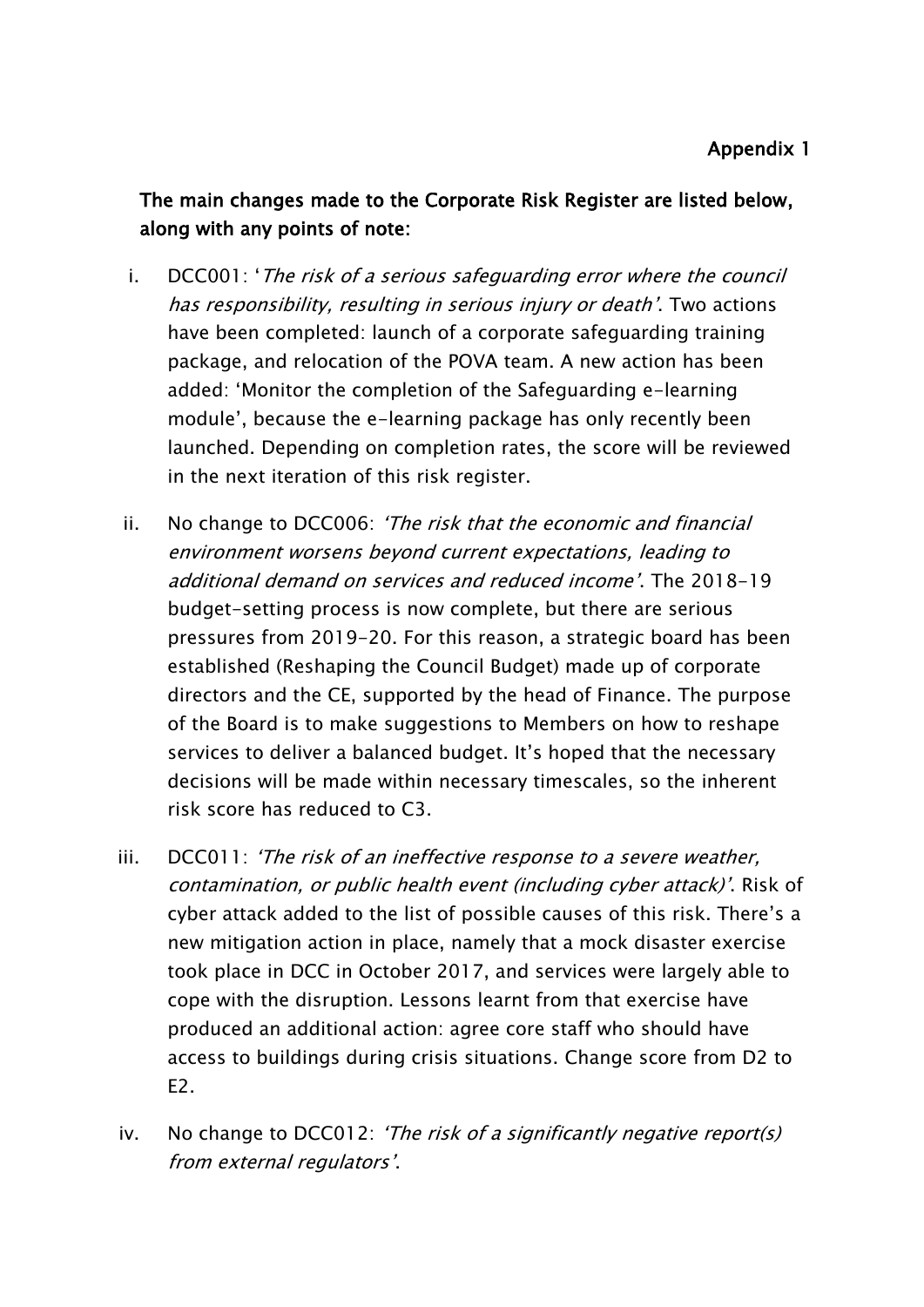- v. No change to DCC013: 'The risk of significant liabilities resulting from alternative models of service delivery'.
- vi. No change to DCC014: 'The risk of a health & safety incident resulting in serious injury or the loss of life'.
- vii. DCC016: 'The risk that the impact of welfare reforms is more significant than anticipated by the council. This risk has been updated to include actions currently underway to ensure a strategic approach is taken to tackle the potential risks and issues associated with the impact of Universal Credit. Risk score remains the same.
- viii. DCC018: 'The risk that programme and project benefits are not fully realised'. Updates to boards listed in light of the new programme boards since creation of new corporate plan and introduction of Reshaping the Council's Budget Board. Two key controls have been added: i) Strategic Planning team will support the Boards, and also support performance management in the organisation, therefore there's a strong alignment between 'change' and BAU, and ii) New Corporate Plan Programme Boards chaired by Corporate Directors, who have attended Programme Management training. The likelihood of the risk materialising is the same at present, but there is scope to reduce that as we feel more assured that the new arrangements are effective.
	- ix. No change to DCC021: 'The risk that effective partnerships and interfaces between BCU Health Board and Denbighshire County Council (DCC) do not develop, leading to significant misalignment between the strategic and operational direction of BCUHB and DCC'.
	- x. DCC027: 'The risk that the decisions that are necessary to enable the delivery of a balanced budget are not taken or implemented quickly enough'. The Shaping the Council's Budget board has been established, which is likely to make some controversial suggestions that will require political support. Therefore there may be increased risk of not achieving approval for the service changes required to deliver a balanced budget. For this reason, the likelihood of this reason coming to fruition has increased from a D2 to a C2.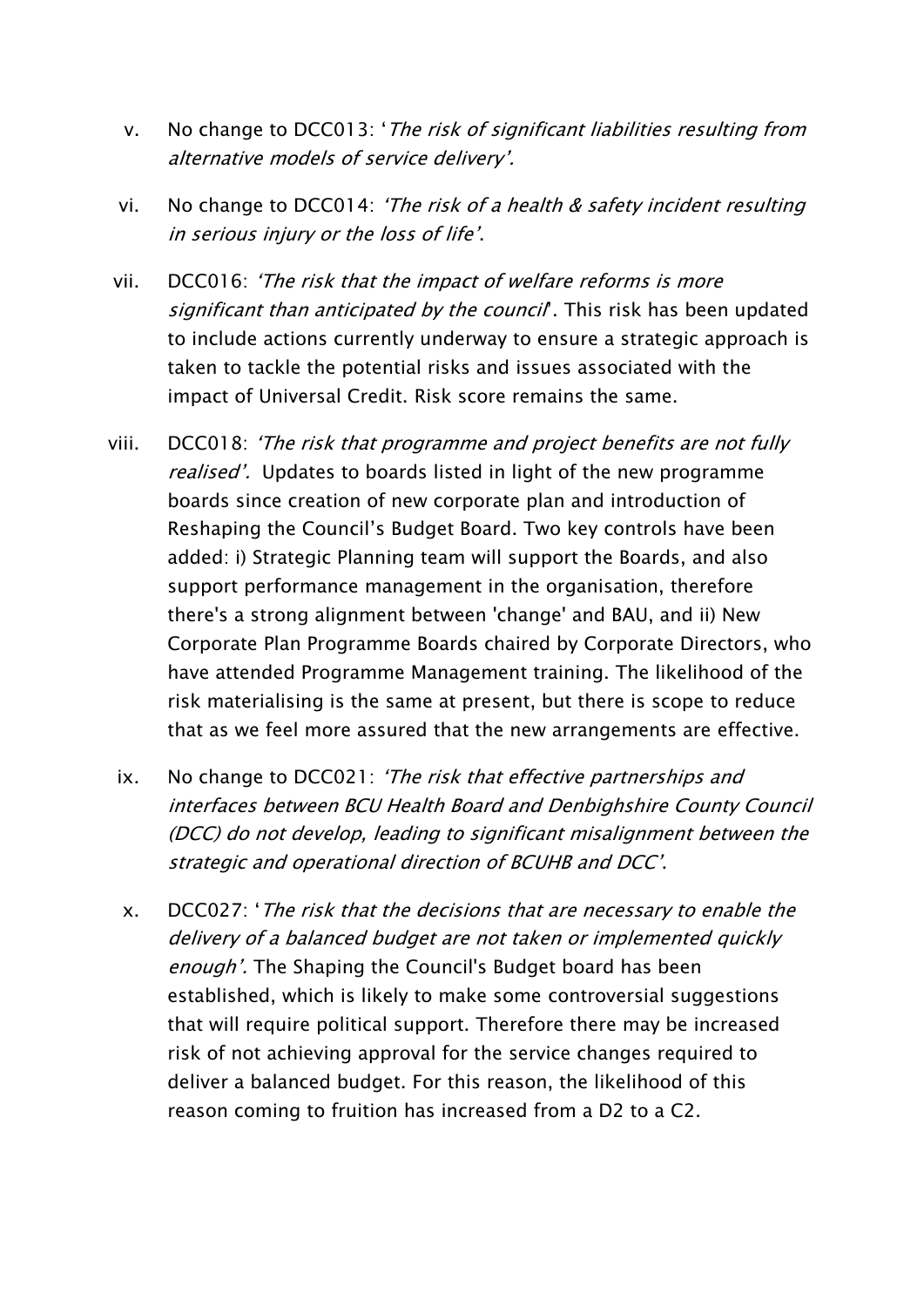- xi. No change to DCC028: 'The risk that the changes we introduce have a greater positive or negative impact than we anticipated'.
- xii. Removal of DCC029: 'Risk of successful challenge that we are illegally depriving people of their liberty'. There is an action to continue to assess people, which reflects that this is activity is now business-asusual. This risk was initially raised corporately as a response to a legal precedent that was set, but now that appropriate arrangements are in place it's recommended that the risk is managed at service level.
- xiii. DCC030: 'The risk that appropriate capacity and skills to sustain service and corporate performance is not available'. A new Corporate Plan, coupled with budget pressures, will sometimes require capacity to be redeployed from one area of work to another. There is a risk that the pace of the organisation's response to these requirements is not quick enough, therefore fewer benefits are realised and/or delivery of these benefits is delayed. A mitigating action here is that all services should reconsider their activities in light of new corporate priorities (whether they be from the Corporate Plan, budget decisions, or other sources of change, e.g. legislation). There is no change in the risk score at the moment, but the situation will be monitored.
- xiv. No change to DCC031: 'The risk of fraud and corruption resulting in financial and reputational loss and possibly impacting on service delivery.'
- xv. No change to DCC033: 'The risk that the cost of care is outstripping the Council's resource'. The mitigating actions are not quick-todeliver, so it will be some time before they will impact on the risk score.
- xvi. New risk DCC034: 'The risk that demand for specialist care cannot be met locally'. Availability of some specialist adult and child places can be scarce, leading to the requirement to provide expensive services that aren't available locally. Reduction in availability of domiciliary care provision also poses a risk to being unable to provide services needed (particularly in the South of the county).